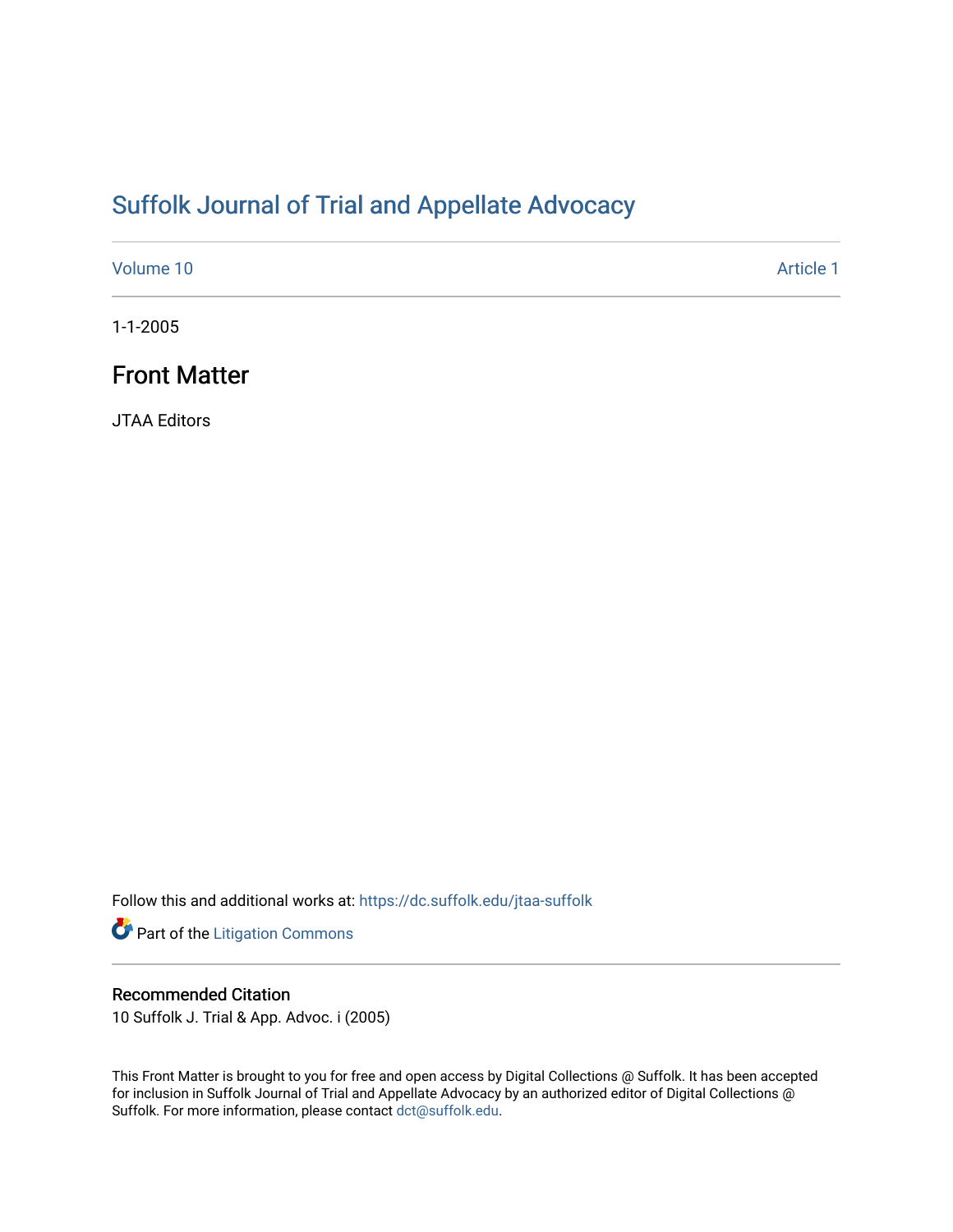# **SUFFOLK JOURNAL OF TRIAL & APPELLATE ADVOCACY**

**Volume X 2005**

**SUFFOLK UNIVERSITY** LAW **SCHOOL ©** Copyright Suffolk University Law School **2005**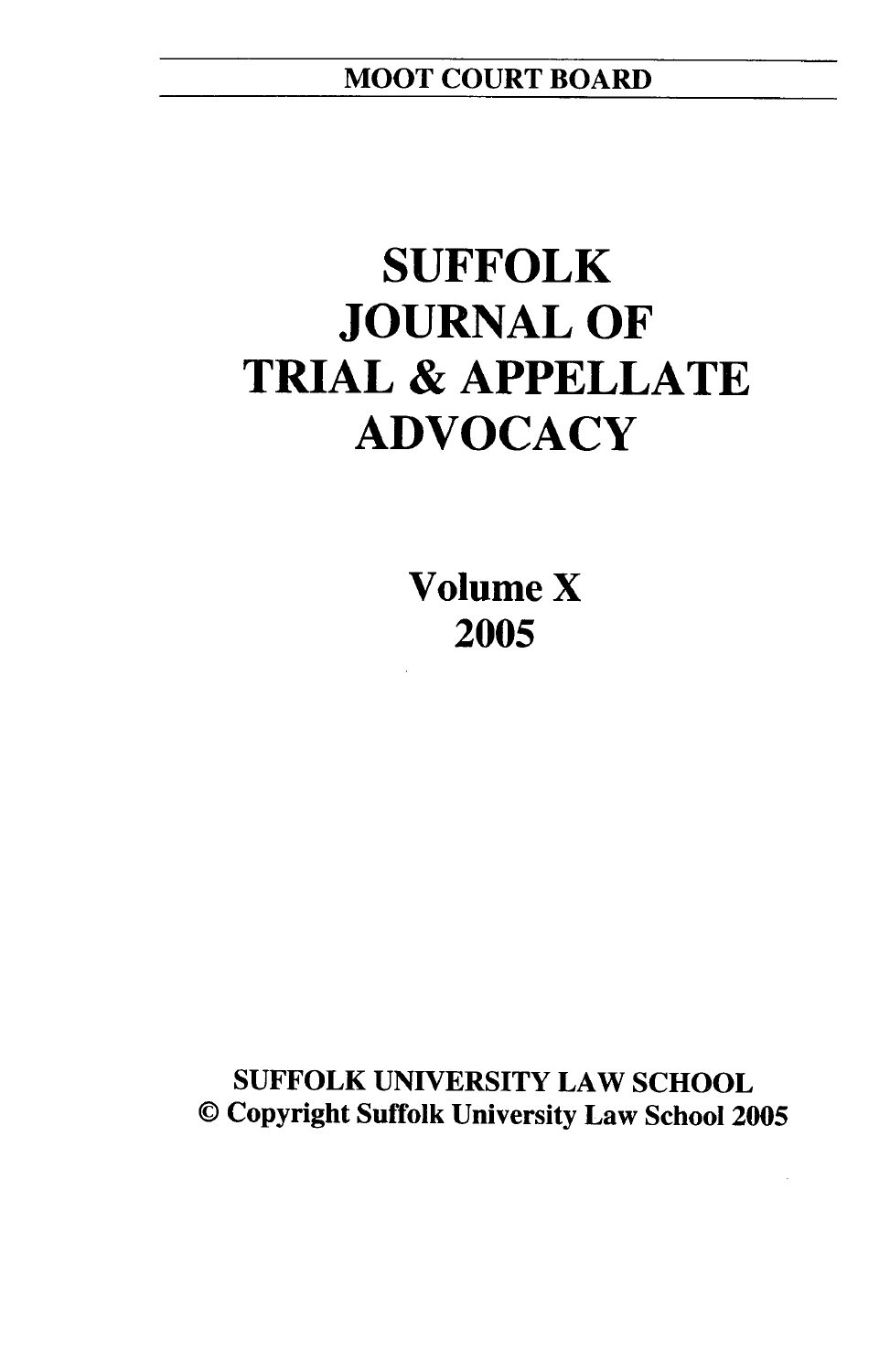*SUFFOLK JOURNAL OF TRIAL & APPELLATE ADVOCACY* is published annually by the Suffolk University Law School Moot Court Board, 120 Tremont Street, Boston, Massachusetts 02108.

© Copyright Suffolk University Law School 2005

Except as otherwise provided, articles in this issue may be copied for classroom use if **(1)** copies are distributed at or below cost; (2) author and publication are clearly identified; (3) each paper contains proper notice of copyrights; and (4) the *Suffolk Journal of Trial & Appellate Advocacy* is notified of such use.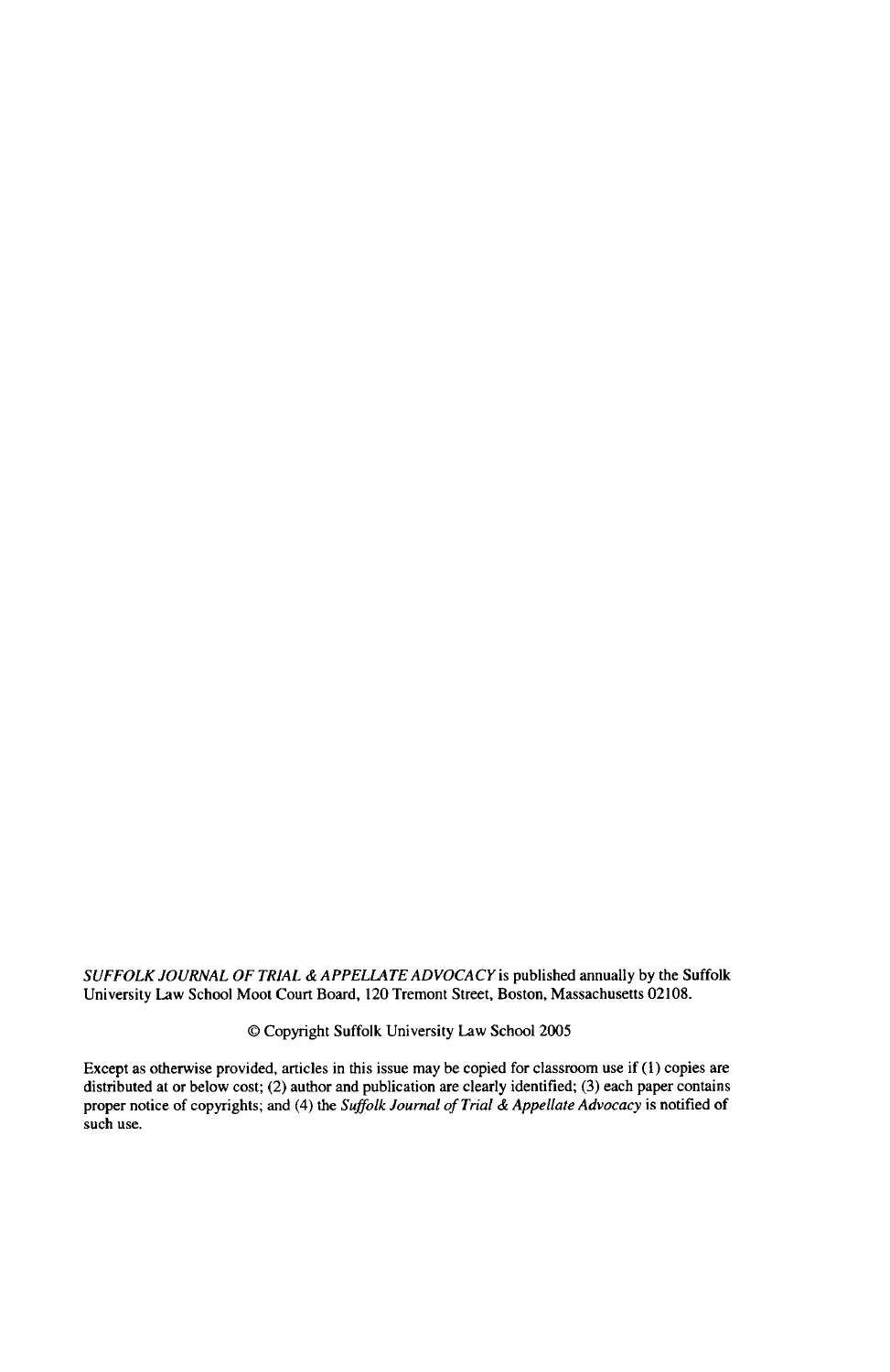## **SUFFOLK UNIVERSITY LAW SCHOOL**

#### UNIVERSITY **ADMINISTRATION**

David **J.** Sargent. **JD,** LLD (hon.), *President* Francis X. Flannery, BSBA, MBA, **CPA,** *Vice President; Treasurer* Marguerite **J.** Dennis, BA, MA, *Vice President, Development and Enrollment*

#### LAW SCHOOL ADMINISTRATION

Robert H. Smith, AB, **JD,** *Dean; Professor of Law* John C. Deliso, BS, JD, *Associate Dean* Bernard V. Keenan, BA, JD, LLM, *Associate Dean; Professor of Law* Marc G. Perlin, BA, JD, *Associate Dean; Professor of Law* Beverly Coles-Roby, BA, JD, *Dean of Students* Laura Ferrari, BS, JD, MBA, *Assistant Dean of Students* Gail N. Ellis, BA, JD, *Dean of Admissions* Lorraine D. Cove, *Registrar, Assistant to the Dean* Rose Baetzel, BA, *Associate Registrar* Mary Karen Rogers, BS, **MS,** *Acting Director, Career Development* Dorothy Brooks Commons, BA, **MS,** *Career Counselor* Colleen Murphy, BA, *Career Counselor* Michelle Dobbins, BS, MBA, *Assistant Director, Recruitment and Marketing, Career Development* Amy Goldstein, BA, JD, *Assistant Director, Public Interest, Career Development* Bernadette Feeley, BS, JD, *Director, Internship Program* Kristen Dunn, *Director, Financial Aid* Helen Logan, *Assistant Director, Financial Aid* Linda Cedar, *Assistant Director, Financial Aid* Marilyn L. Morehouse, BSBA, M.Ed., *Director; Administration and Support Services* Carole Wagan, BA, JD, *Director, Advanced Legal Studies* Kate Landry, *Program Coordinator, Advanced Legal Studies* Gina Gaffney, BSBA, M.Ed., *Director, Computer Resource Center* Kathleen Elliot Vinson, BA, JD, *Director, Legal Practice Skills Program* Elizabeth M. McKenzie, BA, MSLS, JD, *Law Librarian; Associate Professor of Law* Herbert N. Ramy, BA, JD, *Director, Academic Support Program* Deborah MacFail, BA, *Director, Development* Betsy Roberti, BS, **JD,** *Administrative Director, Academic Concentrations* Patricia Davidson, BS, JD, *Administrative Director, LLM. Program* Deborah A. Beaudette, BS, *Director, Communications* Julie Fitzpatrick, *Events Coordinator* Diane Frankel Schoenfeld, *Director, Law School Alumni Relations*

#### RESIDENT FACULTY

Marie Ashe, BA, Clark University; MA, Tufts University; JD, University of Nebraska; *Professor of Law*

Michael Avery, BA, LLB, Yale University; *Associate Professor of Law*

R. Lisle Baker, AB, Williams College; LLB, Harvard University; *Professor of Law*

Andrew Beckerman-Rodau, BS, Hofstra University; JD, Western New England College; LLM, Temple University; *Professor of Law*

Carter G. Bishop, BS, Ball State University; MBA, JD, Drake University; LLM, New York University; *Professor of Law*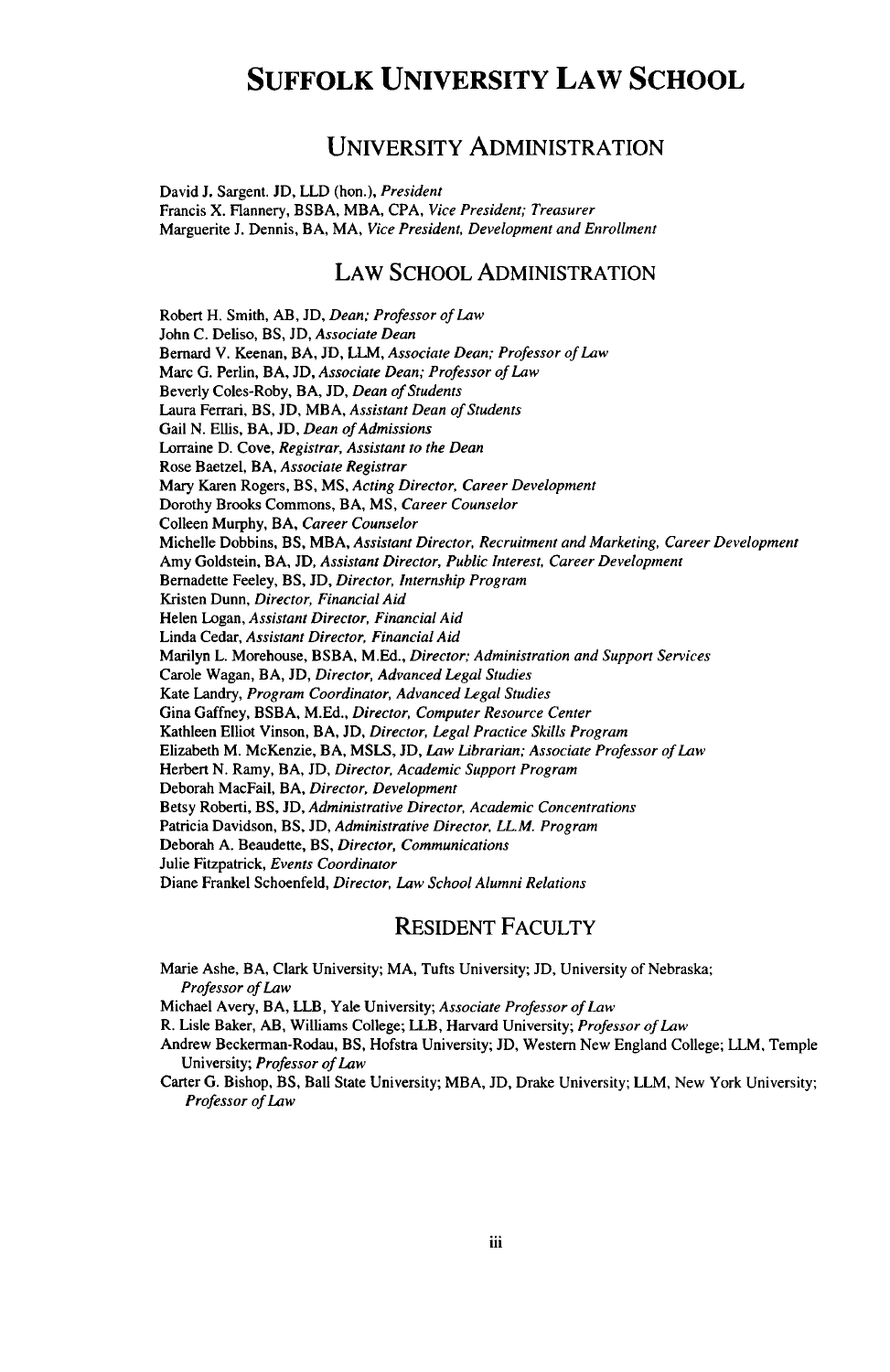- Karen Blum, BA, Wells College; JD, Suffolk University; LLM, Harvard University; *Professor of Law*
- Eric D. Blumenson, BA, Wesleyan University; **JD,** Harvard University; *Professor of Law* Barry Brown, AB, MEd, JD, Harvard University; *Professor of Law*
- Stephen J. Callahan, AB, Middlebury College; JD, Suffolk University; *Professor of Law,*
- Rosanna Cavallaro, AB, JD, Harvard University; *Professor of Law*
- Gerard J. Clark, BA, Seton Hall University; JD, Columbia University; *Professor of Law; Faculty Advisor of Internship Program*
- Frank Rudy Cooper, BA, Amherst College; JD, Duke University; *Professor of Law*
- William T. Corbett, AB, Providence College; MBA, Boston College; JD, Suffolk University; LLM, Boston University; *Professor of Law*
- Joseph D. Cronin, AB, MA, Boston College; JD, Boston University; *Professor of Law*
- Kate Nace Day, BA, Manhattanville College; **JD,** University of California at Berkeley; *Professor of Law*
- Sara A. Dillon, BA, St. Michael's College; MA, University of Wisconsin-Madison; MA, Ph.D. Stanford University; JD, Columbia University; *Associate Professor of Law*
- Victoria J. Dodd, BA, Radcliffe College; JD, University of Southern California; *Professor of Law*
- Steven M. Eisenstat, BA, MEd, State University of New York-Buffalo; JD, Northeastern University; *Professor of Law*
- Clifford E. Elias, BA, Yale University; **JD,** Boston University; LLD (hon.), Suffolk University; LD (hon.), Merrimack College: *Professor of Law*
- Valerie C. Epps, BA, University of Birmingham, England; JD, Boston University; LLM, Harvard University; *Professor of Law*
- Bernadette Feeley, BS, **JD,** Suffolk University; *Assistant Clinical Professor*
- John E. Fenton, Jr., AB, College of the Holy Cross; JD, Boston College; LLM, Harvard University; *Distinguished Professor of Law*
- Steven Ferrey, BA, Pomona College; MA, JD, University of California, Berkeley; *Professor of Law* Thomas Finn, BA, Brown University; **JD,** Georgetown University; *Professor of Law*
- Keith R. Fisher, AB, Princeton University; JD, Georgetown University; *Associate Professor of Law*
- Joseph Franco, BA, University of Notre Dame; MA, JD, Yale Law School; *Associate Professor of Law*
- Christopher Gibson, BA, Amherst College; JD, Columbia University; *Associate Professor of Law*
- Joseph Glannon, BA, MAT, JD, Harvard University; *Professor of Law*
- Dwight Golann, BA, Amherst College; JD, Harvard University; *Professor of Law*
- Lorie M. Graham, BS, JD, Syracuse University; LLM, Harvard University; *Assistant Professor of Law*
- Marc D. Greenbaum, BA, Rutgers University; **JD,** Boston College; *Professor of Law*
- Jennifer Gundlach, BA, Kenyon College; JD American University; *Assistant Clinical Professor*
- Stephen C. Hicks, MA, LLB, Downing College, Cambridge, England; LLM, University of Virginia; *Professor of Law*
- Catherine T. Judge, BBA, Boston University; **JD,** LLM, Suffolk University; *Professor of Law*
- Bernard V. Keenan, BA, College of the Holy Cross; **JD,** Georgetown University; LLM, Columbia University; *Associate Dean and Professor of Law*
- Charles P. Kindregan, Jr., BA, MA, LaSalle University; **JD,** Chicago-Kent College of Law of the Illinois Institute of Technology; LLM, Northwestern University; *Professor of Law*
- Renee Landers, *AB,* Radcliffe College; **JD,** Boston College Law School; *Associate Professor of Law*
- Herbert Lemelman, AB, Northeastern University; **JD,** Boston University; LLM, New York University; *Professor of Law*
- Joseph P. McEttrick, AB, JD, Boston College; MPA, Harvard University; *Professor of Law*
- Stephen Michael McJohn, BA, JD, Northwestern University; *Professor of Law*
- Elizabeth M. McKenzie, BA, Transylvania University; JD, MSLS, University of Kentucky; *Director of Law Library and Associate Professor of Law*
- Russell G. Murphy, BA, University of Massachusetts; **JD,** Suffolk University; *Professor of Law*
- Bernard M. Ortwein, BA, University of Richmond; JD, Suffolk University; LLM, Harvard University; *Professor of Law*
- Marc G. Perlin, BA, Boston University; **JD,** Northeastern University; *Associate Dean; Professor of Law*
- Andrew M. Perlman, BA, Yale University; JD, Harvard University; LLM, Columbia University; *Assistant Professor of Law*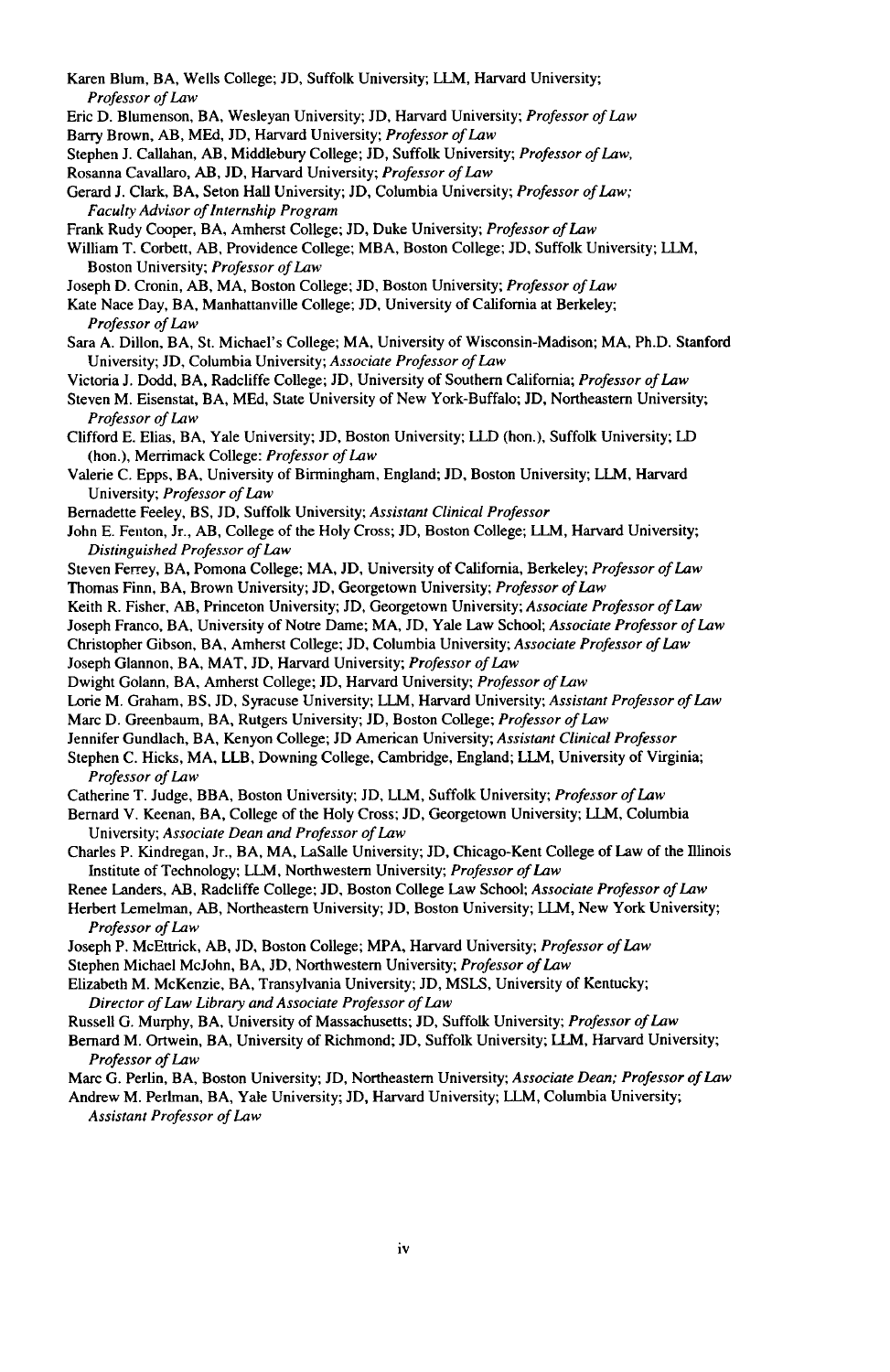Richard M. Perlmutter, AB, Tufts University; LLB, Harvard University; *Professor of Law* Richard G. Pizzano, AB, JD, Suffolk University; *Professor of Law*

Jeffrey J. Pokorak, BA, State University of New York, Binghamton; JD, Northeastern University; *Associate Professor; Director, Clinical Programs*

Anthony P. Polito, SB, Massachusetts Institute of Technology; JD, Harvard University; LLM, New York University; *Professor of Law*

Elbert L. Robertson, BA, Brown University; MA, University of Pennsylvania, Wharton School of Business; JD, Columbia University; *Associate Professor of Law*

Marc A. Rodwin, BA, Brown University; BA, MA, Oxford University; JD, University of Virginia; Ph.D., Brandeis University; *Professor of Law*

Charles E. Rounds, Jr., BA, Columbia University; JD, Suffolk University; *Professor of Law*

Michael Rustad, BA, University of North Dakota; MA, University of Maryland; PhD, Boston College; **JD,** Suffolk University; LLM, Harvard University; *Thomas F. Lambert, Jr. Professor of Law*

Anthony B. Sandoe, AB, Williams College; **JD,** Boston College; *Professor of Law*

David J. Sargent, JD, LLD (hon.), Suffolk University; *President; Professor of Law*

Miguel Schor, BA, Tulane University; JD, Tulane Law School; *Assistant Professor of Law*

Jessica Silbey, BA, Stanford University; **JD,** PhD, University of Michigan, *Assistant Professor of Law*

Linda Sandstrom Simard, BS, University of Delaware; JD, Boston College; *Professor of Law*

Robert H. Smith, BA, Wesleyan University: JD, University of Chicago, *Professor of Law*

Tommy F. Thompson, BS, University of Notre Dame; JD, Indiana University; *Professor of Law*

Richard Vacco, AB, Colby College; JD, Suffolk University; *Professor of Law*

Timothy Wilton, AB, JD, LLM, Harvard University; *Professor of Law*

Jeffrey D. Wittenberg, BA, San Francisco State University; **JD,** University of California-Hastings; *Professor of Law*

David C. Yamada, BA, Valparaiso University, Indiana; JD, New York University; *Professor of Law*

#### UNIVERSITY PROFESSOR

Hon. Joseph R. Nolan, BS, LLB, Boston College

#### VISITING FACULTY

John Noyes, BA, Amherst College; JD, University of Virginia; *Professor of Law* Michael Selmi, BA, Stanford University; JD, Harvard University; Professor of Law

#### PROFESSORS EMERITI

Edward J Bander, AB, LLB, Boston University; MLS, Simmons College Charles M. Burnim, BS, University of Massachusetts; JD, Boston University Brian T. Callahan, AB, LLB, Boston College Alfred I. Maleson, BS, Johns Hopkins University; JD, University of Maryland Thomas J. McMahon, AB, College of the Holy Cross; **JD,** Georgetown University John J. Nolan, BS, College of the Holy Cross; JD, Suffolk University; LLM John Sherman, BS, Georgetown University; JD, Harvard University: LLM, Boston University Patricia Brown, BA, MBA, JD, Suffolk University; MTS, Gordon-Conwell Theological Seminary; Law Librarian Emeritus

#### ADJUNCT FACULTY

Daniel Ahearn, BA, University of Rochester; JD, Suffolk University Honorable Gerald Alch, BA, MA, Harvard College; MA, LLB, Boston University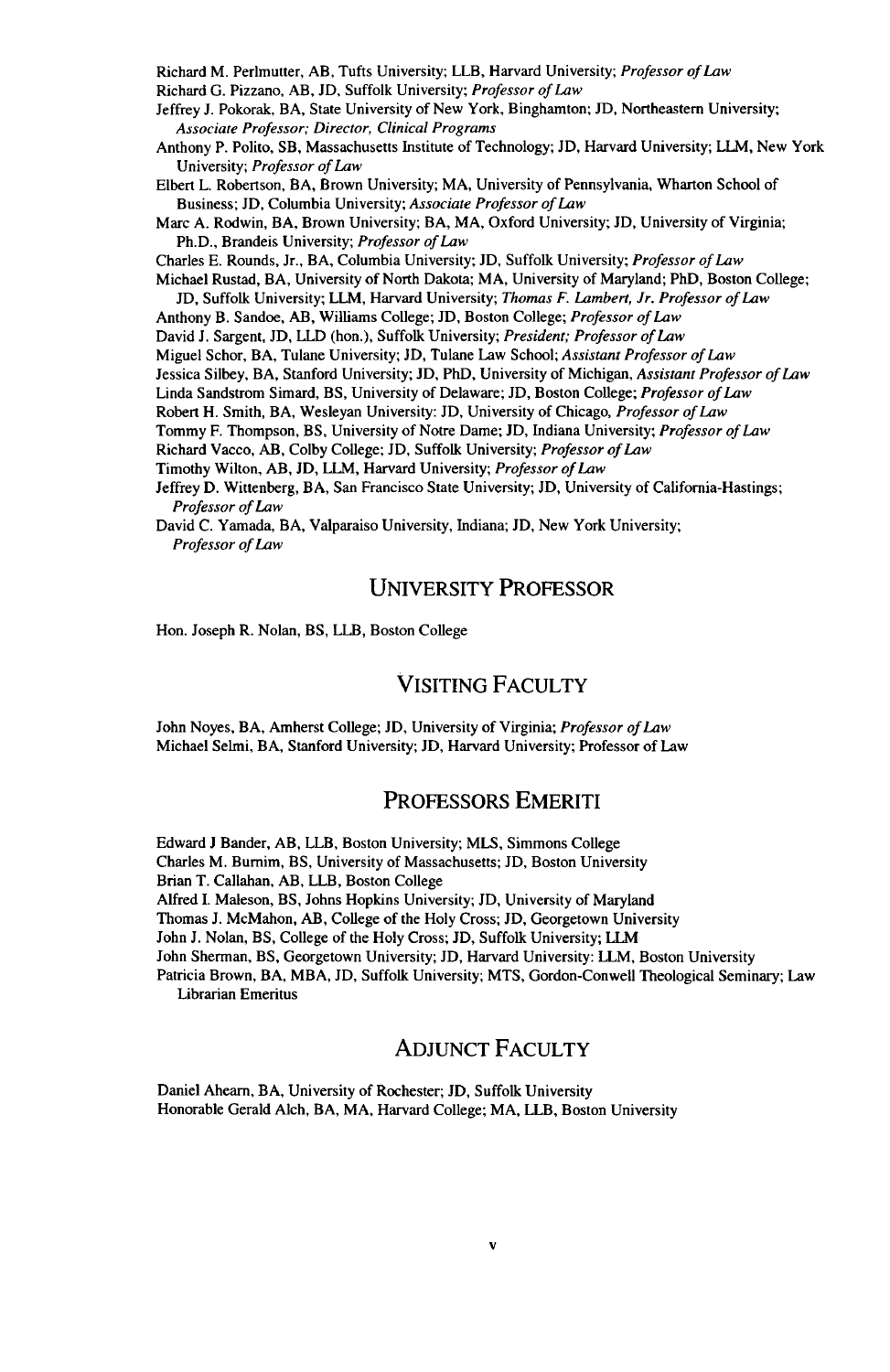- Peter Ambrosini, AB, College of the Holy Cross; **JD,** Boston College
- Barbara Anthony, BS, MA, Northeastern University; **JD,** Suffolk University
- Mitchel Appelbaum, BA, Brandeis University; JD, Boston College
- John A. Armstrong, BS, Bentley College; MBA, Pace University; PhD, Boston University
- Marion Giliberti Barish, BA, BS, Boston University; JD, University of California at Hastings
- Rodney Mylne Barker, MA, Cambridge University, England; MA, Oberlin College
- Thomas Barker, BA, Jacksonville University; JD Suffolk University Law School
- Diane Bissonette Moes, BA, University of Massachusetts; MA, University of Maryland; JD, Suffolk University Law School
- Henry B. Bock, Jr., BA, St. Andrews Presbyterian College; MSW, University of Tennessee; JD, Suffolk University
- Hon. Isaac Borenstein, BA, George Washington University; JD, Northwestern University: LLM, Harvard Law School
- Jennifer Braceras, BA, University of Massachusetts; JD, Harvard University
- Hon. Raymond J. Brassard, BA, JD, Boston College

Michael R. Brown, BA, Bowdoin College; JD, Columbia University

- Brian P. Burke, BA, Boston College; **JD,** Georgetown University
- Christian Campbell, BA, University of the Pacific; LLB, University of Edinburgh; LLM, McGeorge School of Law
- Dennis Campbell, BA, Sacramento State University; **JD,** University of the Pacific; LLM, University of Stockholm
- Michael Carron, BS, University of New Hampshire; JD, Suffolk University Law School; LLM, Boston University Law School
- Dragan M. Cetkovic. JD, Suffolk University; LLB, Zagreb University; LLM, Boston University
- Thomas J. Chappell, BA, MA, State University of NY at Stonybrook; JD, Boston College
- Kerry Choi, AB, JD, Boston University
- Stephen Y Chow, AB, **MS,** Harvard University; JD, Columbia University
- Doris Chriswell, BA, Pennsylvania State University; JD, Suffolk University
- Henry Clay, AB, Dartmouth College; JD, Boston University
- John B. Cochran, BA, Hobart College; MA, Rutgers University; JD, Suffolk University
- Hon. Cynthia Cohen, BA, Brown University; MAT, University of Chicago; JD, Harvard University
- Jerry Cohen, BME, Rensselaer Polytech Institute; JD, George Washington University
- Cheryl Conner BA, Mount Holyoke; MA, University of Michigan; **JD,** Harvard University
- James B. Conroy, BA, University of Connecticut; MA, George Washington University; **JD,** Georgetown University School of Law
- T. Richard Cuffe, AB, Providence College; JD, Suffolk University
- Cyrus Daftary, BA, Indiana University; JD, University of Dayton; LLM, Temple University
- Andrew D'Angelo, BA, College of the Holy Cross; JD, Suffolk University
- Carl M. DeFranco, Jr., BS, Merrimack College; JD, Vermont Law School
- Tony DeMarco, BA, Norwich University; JD, Suffolk University School of Law; Director, JuvenileJustice Center
- Michael De Marco, BA, JD. Suffolk University School of Law
- Pasquale DeSantis, BA, University of Massachusetts; **JD,** Suffolk University School of Law
- Thomas Dickinson, AB, College of the Holy Cross; JD, Suffolk University School of Law

Hon. Gordon L. Doerfer, BA, Amherst College; LLB, Harvard University

- Terrence B. Downes, AB, Harvard University; JD, Suffolk University School of Law
- Thomas M. Finneran, BS, Northeastern University; JD, Boston College
- Robert F. Fitzpatrick, Jr., BS, Tufts University; **MS,** University of San Francisco; JD, Suffolk University
- Brian P. Flanagan, BA, Tufts University; JD, Catholic University
- Kevin Flatley, BS, Boston College; JD, Suffolk University
- Hon. Francis Frasier, AB, MA, University on New Hampshire; JD, Boston College
- Mary B. Freeley, BA, College of the Holy Cross; JD, Suffolk University Law School
- Lisa R. Freudenheim, BA, Tufts University; **JD,** New York University
- Arthur S. Fulman, BA, Colby College; JD, Georgetown University; MPA,
- George Washington University
- Sally Gaglini, BA, Brandeis University; JD, Suffolk University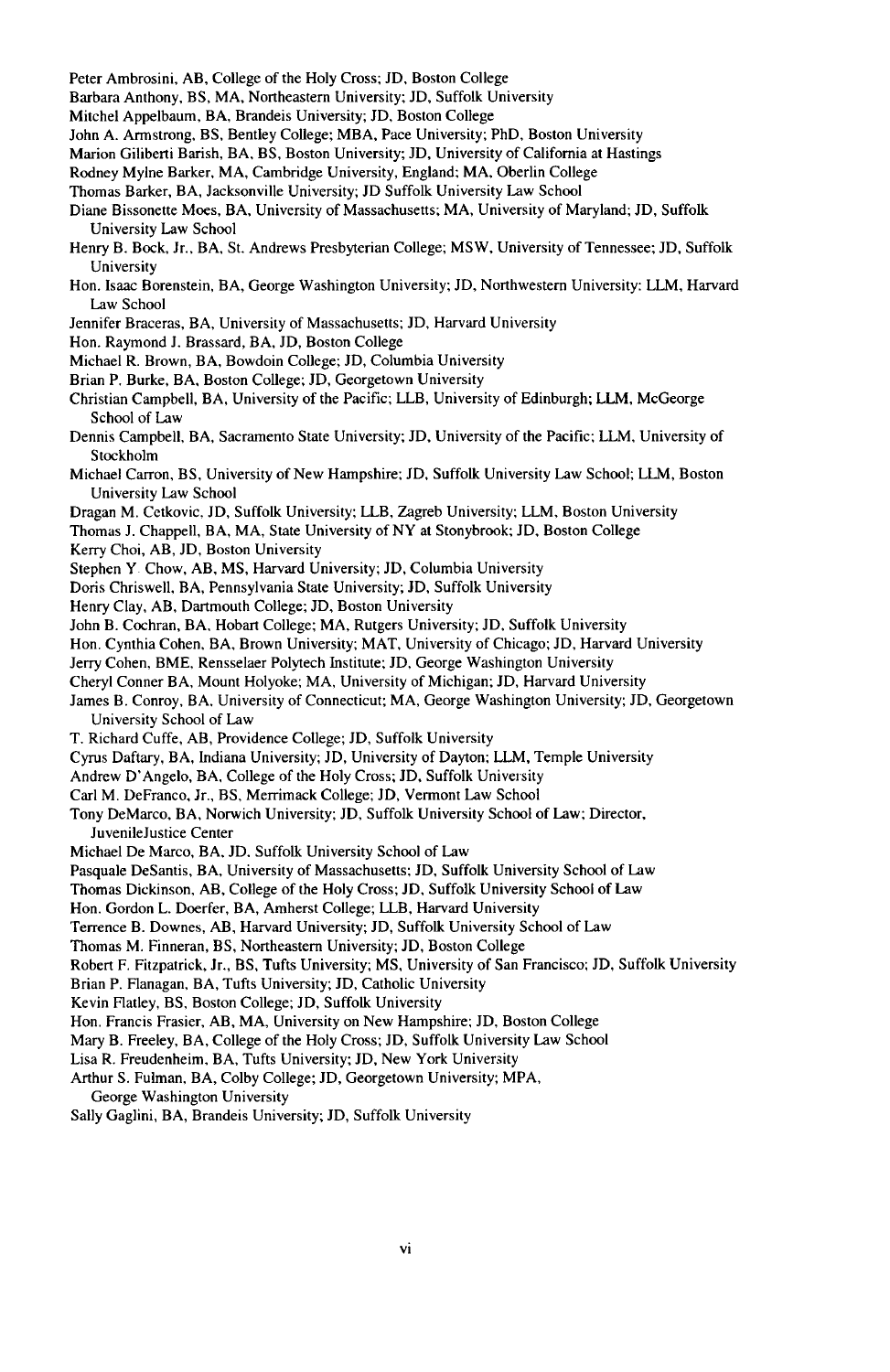- Iris C. Geik, BA, Hunter College; MA, University of San Francisco; **JD,** Suffolk University
- Serge Georges, BA, Boston College; JD, Suffolk University
- David Gibbs, AB, Tufts University; **JD,** Boalt Hall School of Law
- Hon. Linda Giles, BS, McGill University; JD, New England School of Law
- Hon. Edward M. Ginsburg, AB, JD, Harvard University
- Hon. S. Goldberg, BA, Brooklyn College; JD, Boston College; LLM, Boston University
- Hon. Joseph Grasso, AB, Dartmouth College; **JD,** Harvard University
- Erika B. Gray, BS, York College of Pennsylvania; MS Millerville State College
- Nicholas S. Gray, BM, Westminster Choir College, Suffolk University
- Christie Hager, AB, Smith College; MPH, Boston University School of Public Health; JD, University of Connecticut School of Law
- John Hamilton, BS, Massachusetts Institute of Technology; JD, Suffolk University Law School
- John D. Hislop, III, BA, University of Massachusetts at Amherst; JD, Suffolk University
- Robert Hoffman, AB, JD, Harvard University
- Thomas Holland, BA, MA, Ph.D., University of Nebraska; JD, Harvard University
- Hon. Thomas C. Horgan, BSBA, JD, Suffolk University
- Stephen Houlihan, BBA, University of Notre Dame; JD, Boston College; LLM, Boston University
- Brian Hurley, AB, College of the Holy Cross; **JD,** Suffolk University
- Monroe Inker, AB, Brooklyn College; JD, LLM, Harvard University
- The Honorable John J. Irwin, JR., AB, Boston College; LLB, Boston College
- Cheryl Jacques, BS, Boston College; **JD,** Suffolk University Law School
- James A. Janda, BS, LaSalle College; JD, Dickinson School of Law
- Eddie Jenkins, BA, College of the Holy Cross; JD, Suffolk University Law School
- Weiyen Jonas, BS, Georgetown University, JD, Harvard
- Glenn S. Kaplan, BS, State University of New York; JD, Harvard University
- Brian J. Kelly, BS, University of Notre Dame; JD, Suffolk University
- Carol A. Kelly, AB, College of the Holy Cross, JD, Suffolk University
- Paul F. Kelly, *AB,* College of the Holy Cross; **JD,** Suffolk University
- The Honorable Carol Kenner, BA, Syracuse University; JD, New England School of Law
- Cameron Kerry, BA, Harvard University; JD, Boston College School of Law
- Ken King, BA, University of Illinois, Urbana; **JD,** Northeastern University; Deputy Director, Juvenile Justice Center
- Eric Kramer, BA, Williams College; Ph.D., University of Pennsylvania; JD, Harvard University James Krasnoo, AB, Harvard University; MA, Northeastern University; JD, University of Chicago Todd Krieger, BS, Lesley College School of Management; JD, Suffolk University School of Law
- Kristen **A.** Kuliga, BA, University of Massachusetts; **JD,** Suffolk University School of Law
- Hon. Paul K. Leary, BA, JD, Suffolk University School of Law
- Nelson Lovins, BA, Tufts University; JD, Suffolk University
- Matthew B. Lowrie, BS, **MS,** University of Illinois, JD, Harvard University
- Hon. David Lowy, BA, University of Massachusetts; **JD,** Boston University
- James M. Lynch, BA, Providence College; **JD,** George Mason University
- Hon. Bonnie MacLeod, BA, Regis College; **JD,** Suffolk University
- Donald Mahoney, BS, Merrimack College; **MS,** Northeastern University; JD, New York Law School Michael E. Malamut, AB, Princeton University; **JD,** Harvard University
- Juan M. Marcelino, AB, Brandeis University; **JD,** Catholic University; LLM, Georgetown University
- Laurie Martinelli, BA, Westfield State College; MPH, Harvard University; **JD,** American University
- Timothy E. McAllister, BA, Williams College; JD, University of Pennsylvania
- Walter McDonough, BA, Columbia University; **JD,** Suffolk University School of Law
- Clare D. McGorrian, BA, Harvard College; JD, Northeastern University
- Stephen R. McNaught, BSBA, Boston College; MBA, JD, Suffolk University School of Law
- William F. McSweeney, III, BA, Boston College; JD, Suffolk University School of Law
- Paul H. Merry, BA, Harvard University; **ID,** Suffolk University School of Law
- Thomas Meyers, BS, University of Blinois; JD, Northwestern University
- Hon. Rosemary H. Minehan, BA, JD, Suffolk University School of Law
- Peter M. Moldave, AB, Harvard University; **JD,** Boalt Hall School of Law
- Susan Barbieri Montgomery, BFA, MA, Rhode Island School of Design; JD, Northeastern University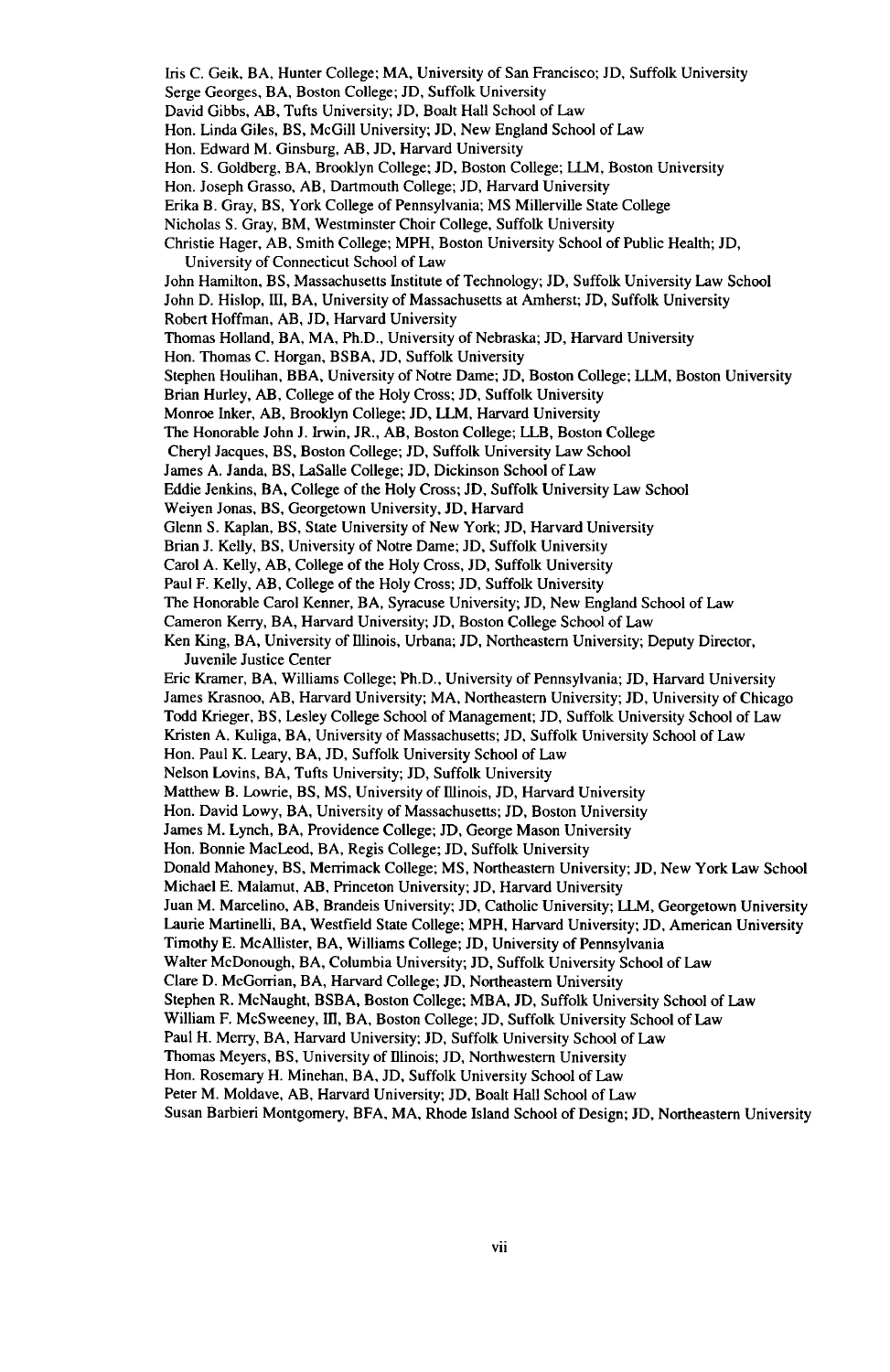Alex L. Moschella, BA, Villanova University; JD, Suffolk University School of Law Cornelius Moynihan, Jr., AB, Boston College; JD, Harvard University School of Law Margaret Muldoon, BS, Providence College; **JD,** New England School of Law; LLM, Boston University B. Melvin Nash, BA, Brandeis University; JD, Boston College Martin **J.** Newhouse, AB, MA Ph.D., Columbia University; JD, Yale University Alfred J. O'Donovan, AB, Holy Cross College; JD, Suffolk University; LLM, New York University Donna L. Palermino, AB, Harvard University; **JD,** Boston University Deborah Peckham, AB, University of Michigan; JD, Boston College School of Law Scott Pierce, BS, MBA, University of Connecticut; JD, State University of New York at Buffalo School of Law Herbert N. Ramy, BA, MA, University of Massachusetts; JD, Suffolk University Louis A. Rizoli, BA, Colleg of the Holy Cross; JD, Suffolk University Law School Lawrence R Robins, BA, Emory University; MBA, Northwestern University Mitchel S. Ross, BS, Cornell University; **JD,** Harvard University Hon. Robert C. Rufo, BS, Boston College; JD, Suffolk University Ivy V. Schram, BS, University of Miami; **MS,** University of Houston; **JD,** Suffolk University Terry Segal, BA, Amherst College; LLB, Yale University Hon. Eileen M. Shaevel (Retired), BA, Boston College; **JD,** New England School of Law Paul Shaw, BA, University of Massachusetts; JD, Georgetown University Robert S. Sinsheimer, BA, Dartmouth College; **ID,** Suffolk University Edwin E. Smith, BA, Yale University; **JD,** Harvard University Gregory V. Sullivan, BA, Boston College; JD, Suffolk University Christopher J. Supple, BA, College of the Holy Cross; **JD,** Duke University Philip Swain, BS, Tufts University; JD, Northeastern University Kirk Teska, BS, Montana State University; **MS,** University of Southern California; **JD,** Franklin Pierce Law Center Kathleen Elliott Vinson, BA, Stonehill College; **JD,** Suffolk University School of Law Stephen Weiner, BA, Harvard College, LLB, Yale University Marilyn **J.** Wellington, BA, Emmanuel College; JD, New England School of Law James Whitters, III, BA, Trinity College; JD, Boston College School of Law Judith Yogman, BA, Skidmore College; **JD,** Boston University School of Law

Richard L. Zisson. BS, Boston University; **JD,** Suffolk University School of Law

#### CLINICAL FACULTY

William Berman, BA, Union College; **JD,** Boston University

Bernadette Feeley, BS, **JD,** Suffolk University; *Assistant Clinical Professor*

GoBourne Franco, BA, City University of New York, Queens College; **JD,** Boston College; *Assistant Clinical Professor*

Christine Butler, BA, Salem State College; **JD,** Suffolk University Law School; *Clinical Supervisor,* Battered Women's Advocacy Program

Jennifer A. Gundlach, BA, Kenyon College; **JD,** American University; *Assistant Clinical Professor of Law,* Disability Advocacy Clinic

Maureen Monks, BA, University of Connecticut; **JD,** Boston University; *Clinical Supervisor,* Battered Women's Advocacy Program

Jeffrey **J.** Pokorak, BA, State University of New York, Binghamton; **JD,** Northeastern University; *Associate Professor and Director,* Clinical Programs

Ilene B. Seidman, BA, City College of New York; **JD,** New England School of Law; *Associate Clinical Professor of Law,* Family Advocacy Clinic

Colette Tvedt, BA, Rutgers University; **JD,** Rutgers University; *Assistant Clinical Professor,* Suffolk Defenders Program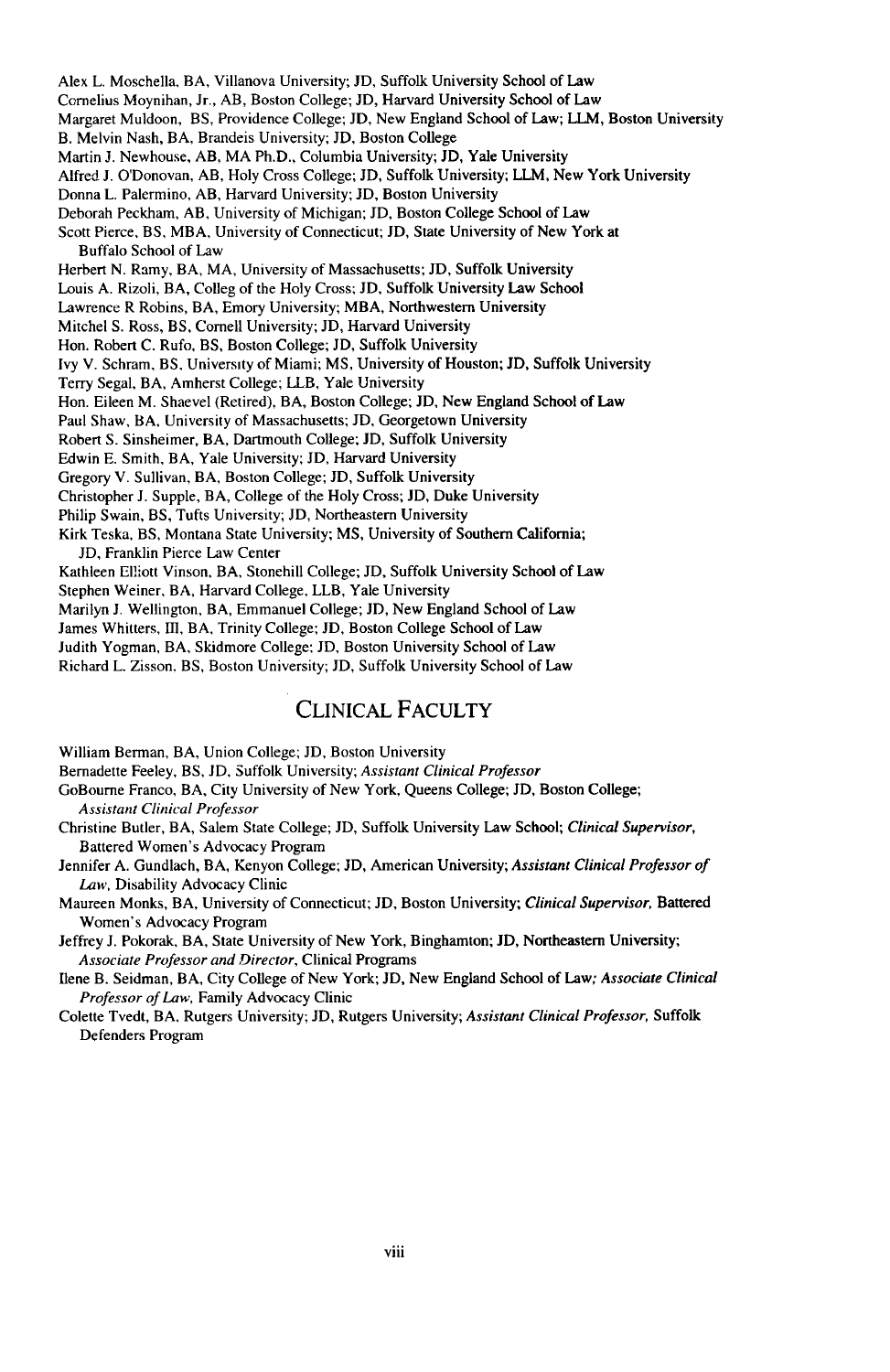#### SPECIAL FACULTY FOR THE CLINICAL AND INTERNSHIP PROGRAMS

John Courtney, BA, University of Notre Dame; **JD,** Suffolk University Scott Gediman, BS, LeHigh University; **JD,** Boston University Susana Murphy, BA, Swarthmore College; JD, University of Maryland

#### WRITING ASSISTANCE AND ACADEMIC SUPPORT PROGRAM

Herbert Ramy, BA, University of Massachusetts; JD, Suffolk University; Director Lisa R. Freudenheim, BA, Tufts University; JD, New York University Elizabeth Z. Stillman, BA, Tufts University, JD, Northeastern University

#### LEGAL PRACTICE SKILLS PROGRAM

Julie Baker, BS, Massachusetts Institute of Technology; JD, Boston College

Kathleen Elliot Vinson, BA, Stonehill College; **JD,** Suffolk University; Director, Online Course: Legal Practice Skills

Shailini Jandial George, BS, Miami University of Ohio; **JD,** Boston College

Geraldine Griffin, BA, Occidental College; JD, Suffolk University School of Law

Lisa H. Healy, BA, Middlebury College; JD, Boston College

Philip Kaplan, BS, Bentley College; JD, Suffolk University

Ann T. McGonigle Santos, BA, Brown University; **JD,** Northeastern University

Samantha Moppett, BA, Bucknell University; **JD,** Suffolk University

Louis Schulze, BA, University of Connecticut; JD, New England School of Law

#### PROFESSIONAL LIBRARY STAFF

Sabrina Ash, BA, Mount Holyoke College; **MS,** Simmons College; Circulation *Services Librarian* Ellen Beckworth, BA University of North Florida; MLS, University of North Carolina; JD, Boston College; *Legal Reference Librarian*

Richard Buckingham, BA, Framingham State College: MLIS Simmons College; *JD,* Rutgers School of Law (Newark): *Legal Reference Librarian*

Megan Carey, BA, Suffolk University; *Systems Manager*

Christopher Chiofolo; *Acquisitions Manager*

Diane D'Angelo, BS, Bridgewater State College; MA, University of Maine, Orono; MSIS, Florida State University; *Reference Librarian*

- Ellen V. Delaney, BA, Boston College; MLS, Simmons College; JD, New England School of Law; *Legal Reference Librarian*
- Lucy Fazzino, BA, Goddard College; **JD,** Suffolk University; MLIS, Simmons College; *Legal Reference Librarian*

Brian Flaherty, BA, Tufts University; MLS, Simmons College; *Reference Librarian*

Jeff Flynn, BA, University of Massachusetts at Boston; MLIS, University of Rhode Island; *Circulation, Services Librarian*

Elizabeth M. McKenzie, BA, Transylvania University; MSLS, **JD,** University of Kentucky, *Director*

Susan D. Sweetgall, BA. MLS, Syracuse University; **JD,** Suffolk University; *Assistant Director for Public Services*

David M. Turkalo, BS, University of Massachusetts at Dartmouth; MLS, University of Rhode Island; *Assistant Director for Technical Services*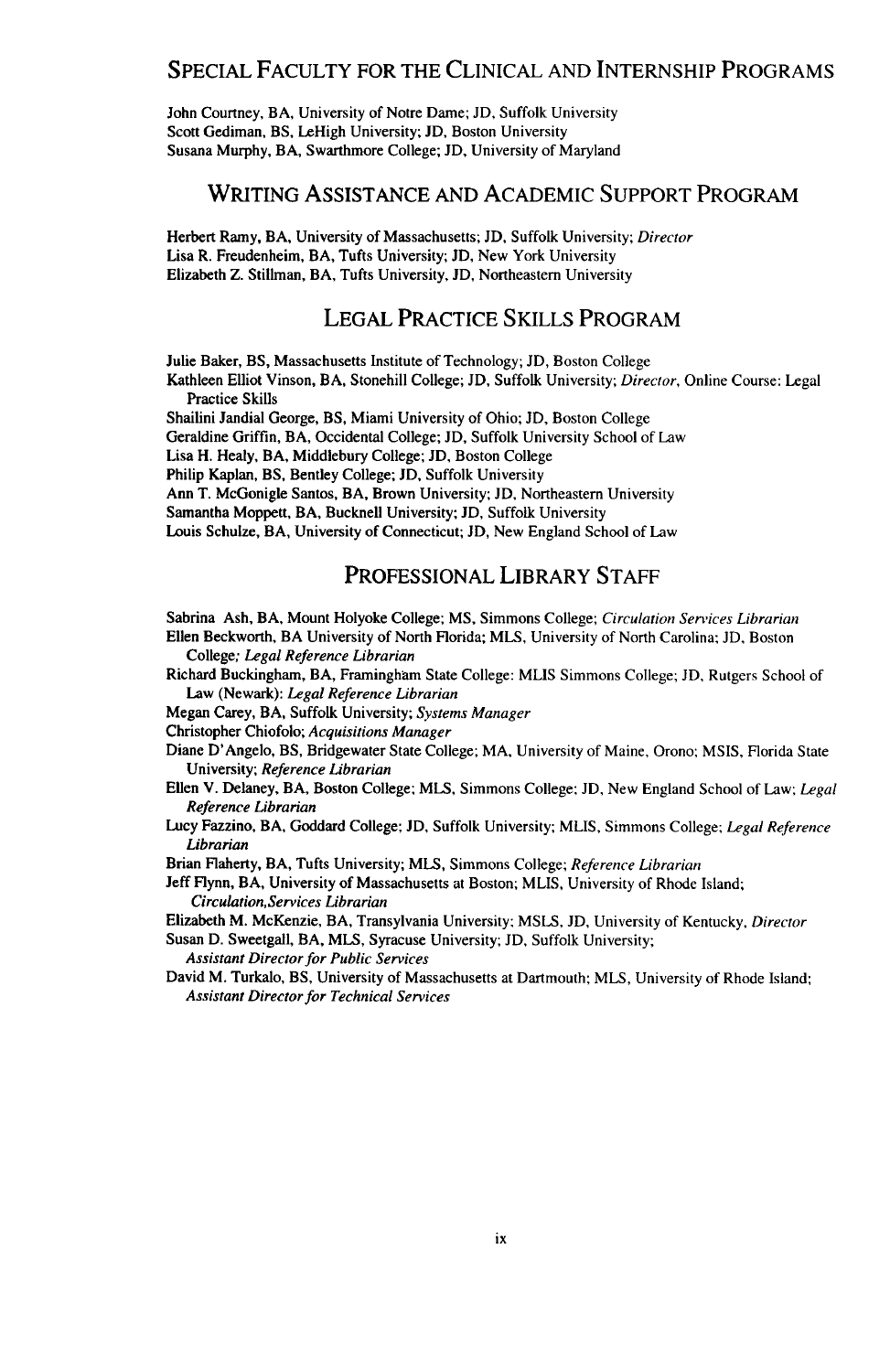#### BOARD OF **TRUSTEES**

Carol Sawyer Parks, *Acting Chair, President,* Sawyer Enterprises David J. Sargent, Esq., *President,* Suffolk University Francis X. Flannery, *Vice President; Treasurer,* Suffolk University Hon. Marianne B. Bowler, *US Magistrate Judge for the District of Massachusetts* Neil G. Buckley, *Vice President of Finance and Administration,* Emmanuel College Hon. Lawrence L. Cameron, *Retired Chief Justice,* District Court Department, South Boston Division Dorothy A. Caprera, Esq., *of Counsel,* Law Offices of S. Anthony Caprera John M. Corcoran, *Partner,* John M. Corcoran and Company Robert B. Crowe, Esq., *Partner,* Perkins, Smith & Cohen LLP Gerald F. Doherty, Esq.